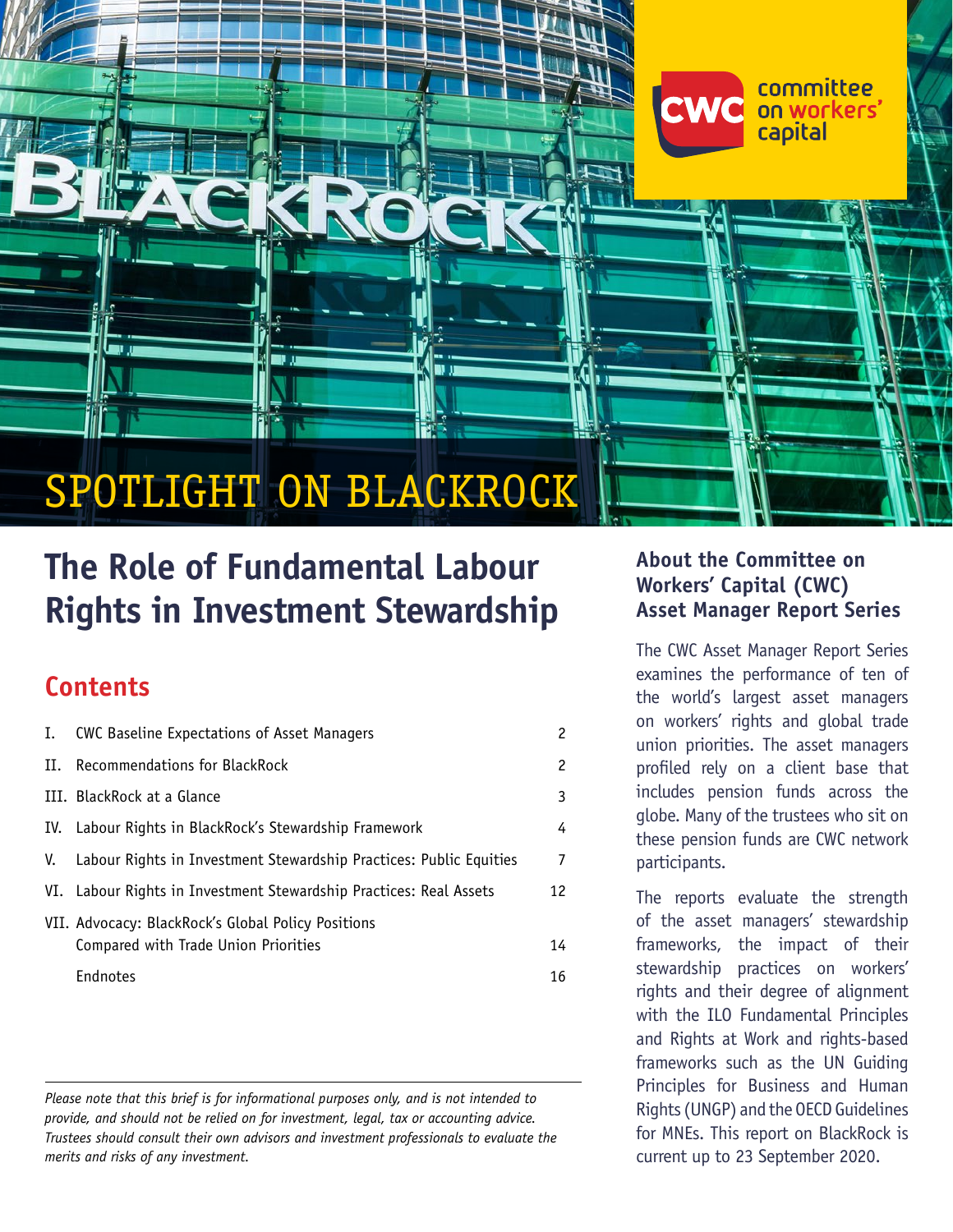# <span id="page-1-0"></span>I. **CWC Baseline Expectations of Asset Managers**

The CWC Asset Manager Report Series review the stewardship policies and practices in public equities (engagement and proxy voting), alternative investments and policy advocacy for ten of the world's largest asset managers. It then assesses the consistency of those practices with the CWC Secretariat's Baseline Expectations around fundamental labour rights. The following Baseline Expectations have guided the research and analysis that underpin this report:

- **•** Adopt the promotion of fundamental labour rights and responsible business conduct as an engagement priority and a proxy voting guideline;
- **•** Commit to engaging companies when trade unions provide evidence of adverse human rights impacts and reporting back publicly on the outcome of those engagements;
- **•** Adopt a position of "non-opposition" when workers exercise their right to associate and to bargain collectively in public equities and private market investments;
- **•** Commit to a dialogue with the CWC and its asset owner representatives once a year to discuss trade union priorities that are relevant to investment stewardship; and
- **•** Recognize publicly that companies have an immediate responsibility to protect the health and safety of their workforce, supply chain workers, independent contractors.

# II. **Recommendations for BlackRock**

BlackRock is the world's largest asset manager with USD 7.3 trillion of assets under management.<sup>1</sup> Given its size, the firm has considerable influence over financial markets through its investment stewardship activities. The following recommendations were formulated based on the analysis of BlackRock's public disclosures, its PRI transparency report along with other documents relevant to fundamental labour rights provided by trade unions. The recommendations fall into four overarching categories: (1) stewardship framework; (2) stewardship practices for public equities; (3) stewardship practices in real assets and (4) policy advocacy.

### **Recommendations**

#### **(1) Stewardship framework:**

- **•** Incorporate a rights-based approach, drawing on the UNGPs and OECD Guidelines for MNEs, into BlackRock's "Global Corporate Governance and Engagement Principles" to strike a better balance between (a) materiality and (b) responsibilities under international norms and standards to uphold fundamental labour rights;
- **•** Codify a process to support remediation as an element of effective due diligence under the OECD Guidelines and create an investment portfolio focused grievance mechanism to enable workers who suffer adverse impacts to raise concerns with BlackRock when it may be causing, contributing or be directly linked to the adverse impact.

#### **(2) Stewardship in public equities:**

- **•** Adopt the promotion of fundamental labour rights as an engagement priority distinct from human capital management;
- **•** Commit to communicating and incorporating trade union provided information to inform "reactive" company engagements and improve BlackRock's understanding of stakeholder interests;
- **•** Hold management and boards to account through voting when ILO fundamental labour rights violations (including racial discrimination) go unaddressed by management within 12 months; and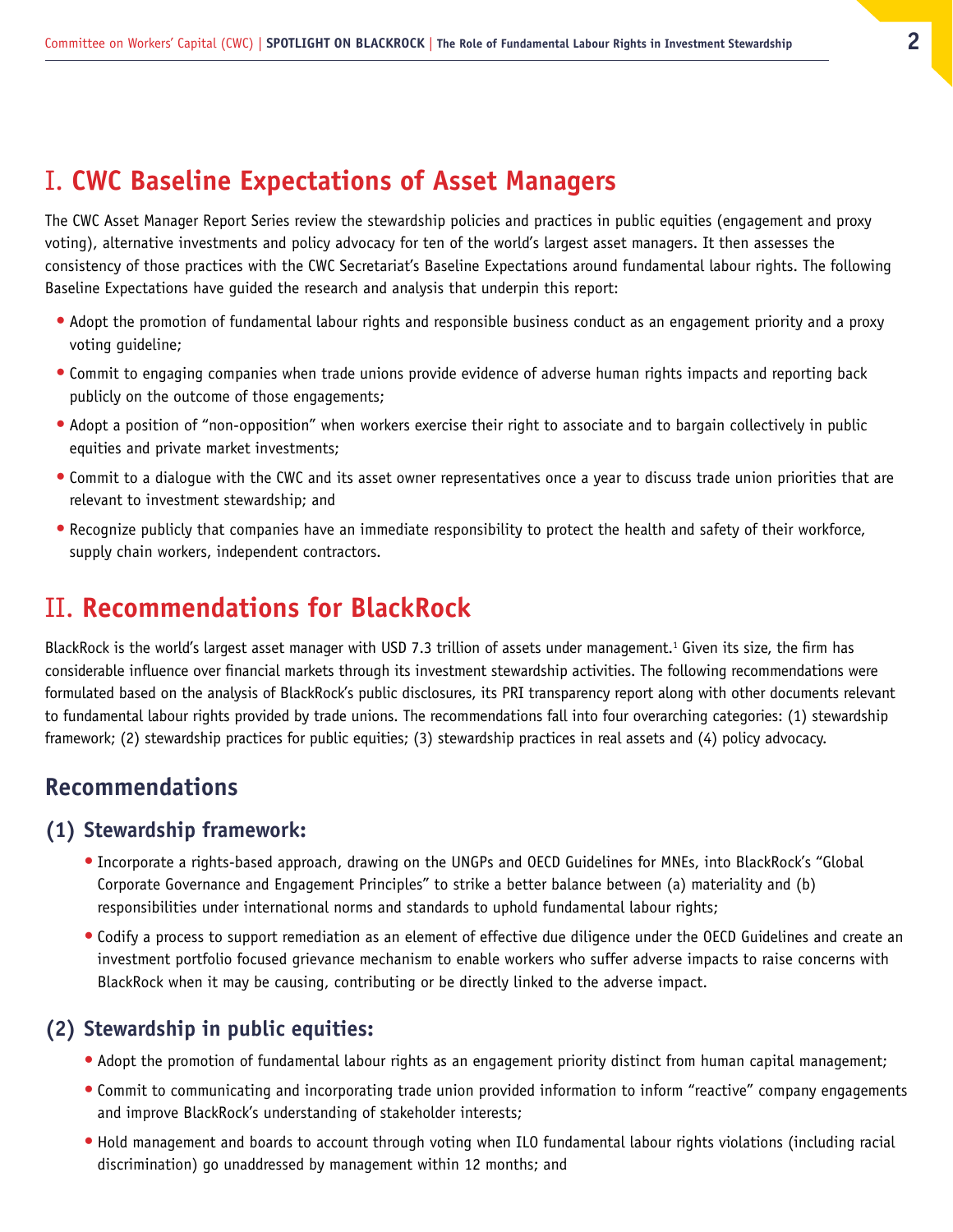<span id="page-2-0"></span>**•** Amend voting guidelines to ensure consistency with responsibilities under the OECD Guidelines for MNEs so that investee companies are expected to demonstrate (a) how they uphold the Guidelines in jurisdictions where the Guidelines go beyond the domestic law where a company operates, or (b) how the principles of the Guidelines are upheld if they conflict with domestic laws.

#### **(3) Stewardship in real assets**

- **•** Improve enforcement of its US Responsible Contractor Policy and commit to upholding fundamental labour rights through project specific labour agreements;
- **•** Join the Cleaning Accountability Framework to mitigate the risks of violating the rights of cleaning workers in the Australian real estate portfolio;
- **•** Agree to a dialogue with UNI and its partners to discuss how to uphold fundamental labour rights in the nursing home sector and immediate health and safety needs in relation to COVID-19; and
- **•** Reference the UNGPs and OECD Guidelines for MNEs in BlackRock's "Real Assets Sustainable Investing Policy".

#### **(4) Policy advocacy**

**•** Commit to a dialogue with CWC participants – including trade unions, pension fund trustees and staff – once a year to discuss trade union priorities that are relevant to investment stewardship in line with a move away from shareholder primacy and towards a commitment to all stakeholders.

# III. **BlackRock at a Glance**

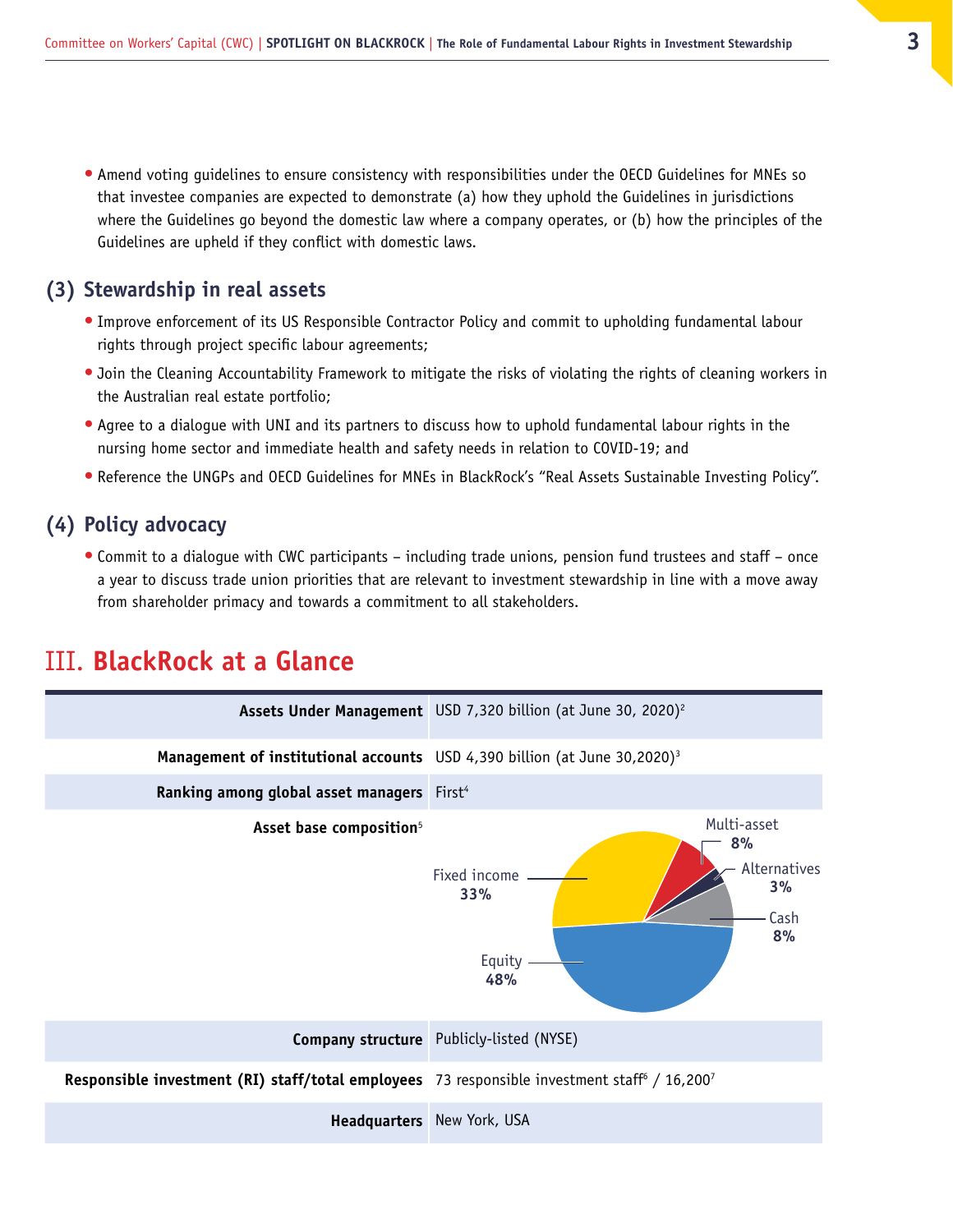<span id="page-3-0"></span>BlackRock is the world's largest asset manager.<sup>8</sup> It was founded in 1988 and is one of the pioneers of index (or passive) investing, a strategy which consists of packaging a multitude of market indices into low-cost, investable products. The firm has since grown to provide a comprehensive suite of investment products, ranging from passive to active, across asset classes. Passive equity investing continues to account for the bulk of the firm's assets under management – it accounted for 46% of the firm's overall AUM (passive and active account for 48% of AUM) at the end of June 2020.<sup>9</sup>

The rise of passive investing and BlackRock's leading role in this movement has turned the firm into a dominant force in global financial markets. This can be observed through its sizeable ownership stakes across the world's publicly listed firms (e.g., BlackRock is the largest holder of ownership stakes of 5 percent or above in US listed firms and the top investor in Germany's  $DAX<sup>10</sup>$ , its increasingly active role in shaping financial regulation and its substantial influence in global political economic issues (e.g., recent sovereign debt negotiations in Argentina). BlackRock also holds direct real estate and infrastructure assets through private investment vehicles.

BlackRock has expanded its responsible investment practices including investment stewardship in recent years. CEO Larry Fink oversees firm wide ESG integration in collaboration with the Investment Sub-Committee of BlackRock's Global Executive Committee. At a working level, each investment division has a head of sustainable investing who oversees integration and develops the methodology for the asset class they oversee. In public equities, the asset class in which BlackRock has the largest exposure, it employs an investment stewardship team which oversees the development of the firm's global engagement principles and regional proxy voting guidelines. All of these activities are overseen by BlackRock's board of directors via the Nominating and Governance Committee.<sup>11</sup>

# IV. **Labour Rights in BlackRock's Stewardship Framework**

In line with broader industry trends, BlackRock has built up its investment stewardship activities to enhance its responsible investment credentials. In 2020, Larry Fink announced that the world was in the midst of a fundamental reshaping of finance. The firm joined the Climate Action 100+ and Larry Fink stressed that "a company can't achieve long-term profits without embracing purpose and considering the needs of a broad range of stakeholders".12 BlackRock has since committed to making sustainability a part of its standard product offering.13

Despite the clear progression in BlackRock's commitment to ESG stewardship across its investments, structural impediments hinder the firm's ability to incorporate fundamental labour rights (through a rights-based framework) as a central tenet of its stewardship priorities.

In public equity investing, which account for 48% of the firm's AUM, the firm had five engagement priorities for 2020: (1) board quality, (2) environmental risks and 66 BlackRock is the largest holder of ownership stakes of 5 percent or above in US listed firms and the top investor in Germany's DAX.**"**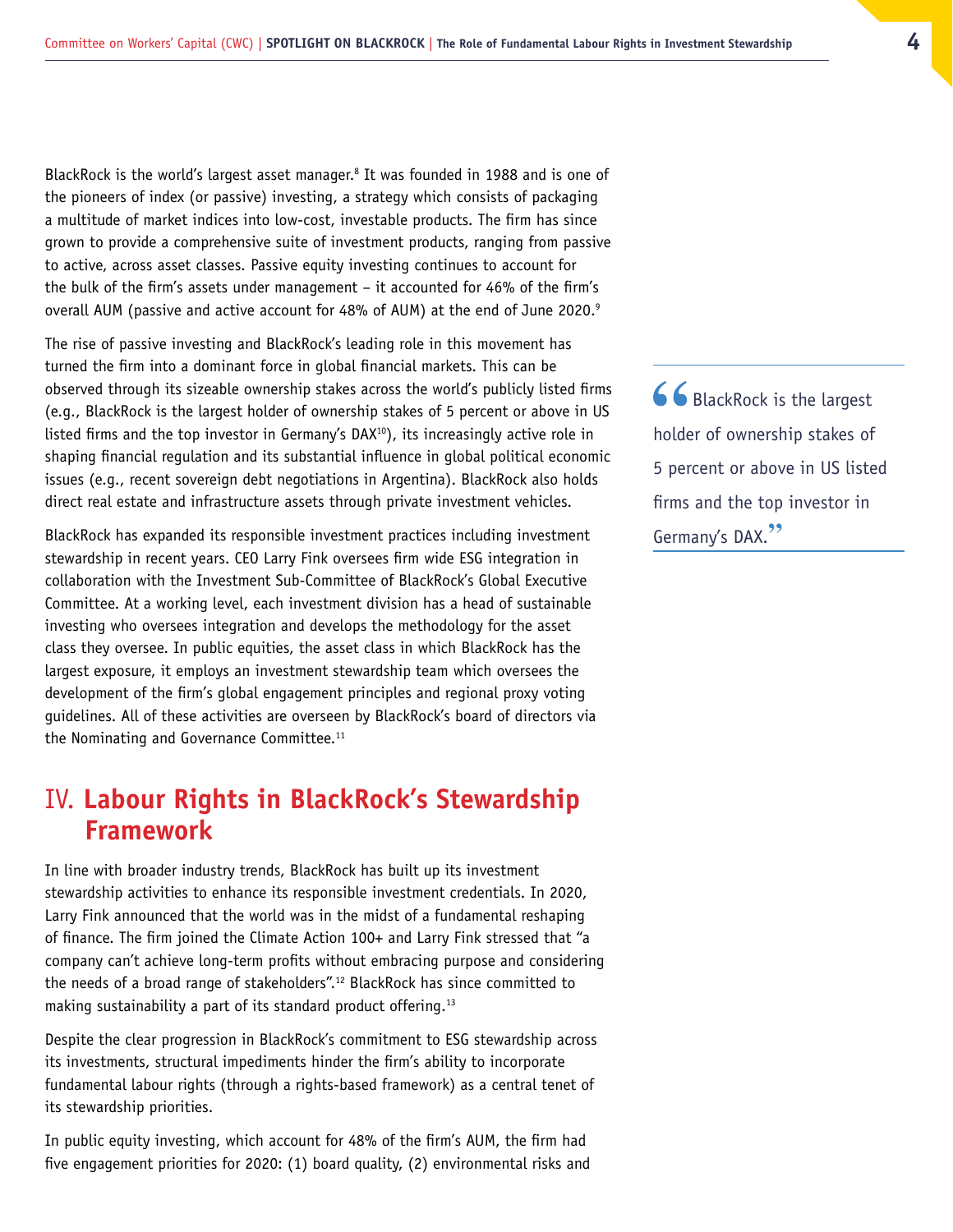opportunities, (3) corporate strategy and capital allocation, (4) compensation that promotes long-termism, and (5) human capital management. The following principle shapes these priorities:

*"Our fiduciary duty to clients is to protect and enhance their economic interest in the companies in which we invest on their behalf. It is within this context that we undertake our corporate governance activities. We believe that well -managed companies will deal effectively with the material environmental and social ("E&S") factors relevant to their businesses."*<sup>14</sup>

This statement highlights that the firm encourages investee companies to deal with social issues to the extent that they are financially material to their business. A central tenet of BlackRock's engagement principles is the expectation that companies align their disclosures with the Sustainability Accounting Standards Board (SASB) framework. SASB defines financially material issues as "the issues that are reasonably likely to impact the financial condition or operating performance of a company and therefore are most important to investors".<sup>15</sup> This is a narrow focus that contrasts with rights-based frameworks such as the UNGPs, the OECD Guidelines for MNEs and the European Commission's "double-materiality" approach.16 The double materiality approach encourages companies to disclose both financially material (to the company) and environmental and socially material issues (impact of the company on its stakeholders).<sup>17</sup> The alignment of stewardship principles towards a rights-based framework enables investors to press companies to uphold fundamental workers' rights; these topics are largely absent from crucial industry sectors under the SASB frameworks where labour practices are not considered financially material.

#### **INTERNATIONAL STANDARDS AND FRAMEWORKS: WORKERS' HUMAN RIGHTS AND LABOUR STANDARDS**

The [ILO Declaration on Fundamental Principles and Rights at Work](https://www.ilo.org/declaration/lang--en/index.htm) commits member states to respect and promote principles and rights in four categories: freedom of association and the effective recognition of the right to collective bargaining, the elimination of forced or compulsory labour, the abolition of child labour and the elimination of discrimination in respect of employment and occupation.

The [UN Guiding Principles on Business and Human Rights \(UNGP\)](https://www.ohchr.org/Documents/Publications/GuidingPrinciplesBusinessHR_EN.pdf) set a global standard of expected conduct for all business enterprises wherever they operate and provide the internationally accepted framework for enhancing standards and practice regarding business and human rights.

The [OECD Guidelines for Multinational Enterprises \(MNEs\)](https://mneguidelines.oecd.org/guidelines/) are a comprehensive code of recommendations for responsible business conduct made by governments to multinational enterprises. Chapter V of the Guidelines echoes all four principles contained in the ILO Declaration on Fundamental Principles and Rights at Work. According to the OECD, minority shareholders are expected to carry out due diligence to (a) identify actual and potential adverse impacts, (b) prevent or mitigate adverse impacts, (c) track and communicate results and (d) support remediation where adverse impacts occur.<sup>18</sup> Under the Guidelines, asset managers, asset owners and portfolio companies are expected to make positive social and environmental contributions to communities and to mitigate any adverse impacts.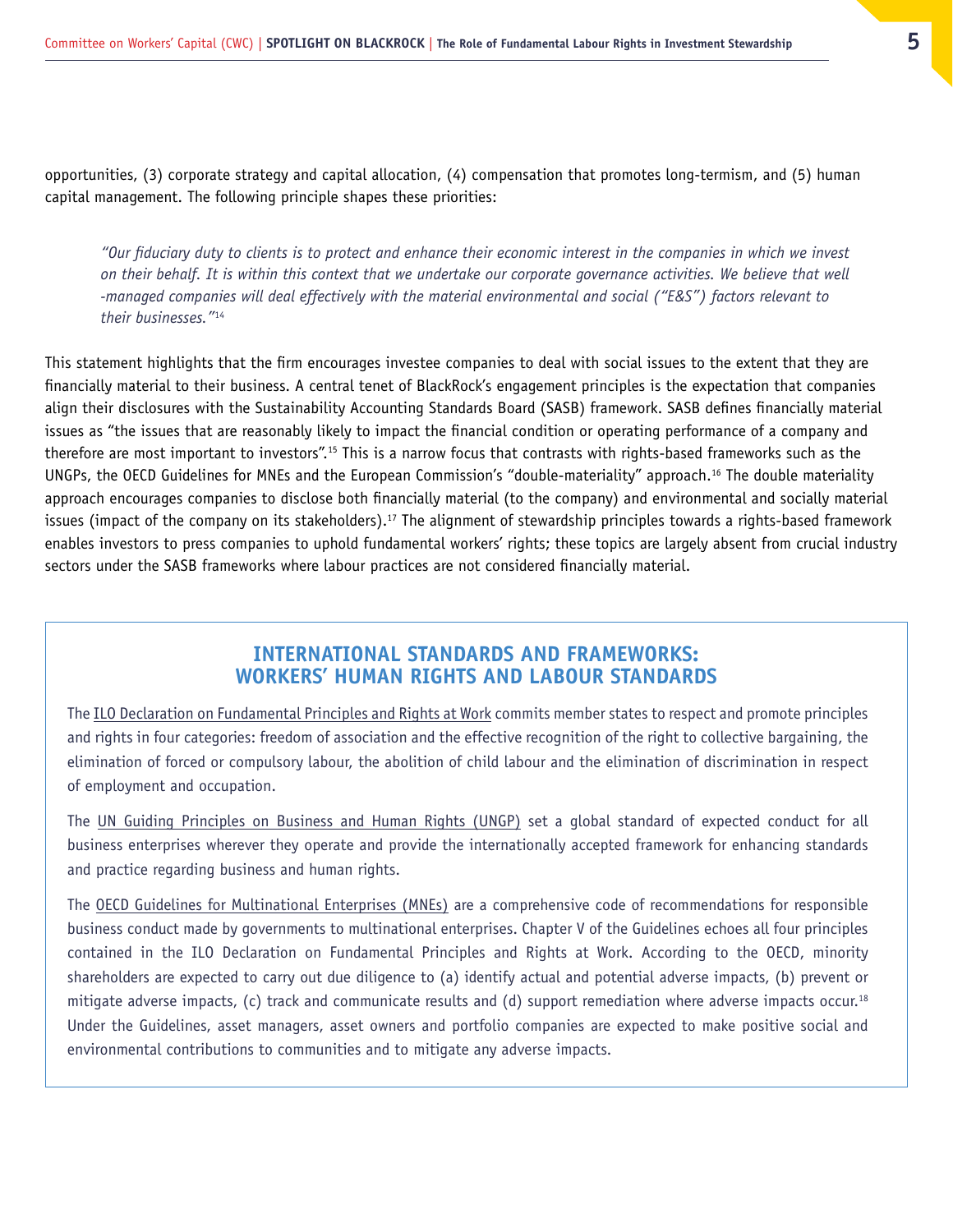<span id="page-5-0"></span>The firm's stewardship framework also lacks a clear articulation of access to remedy for workers whose fundamental rights are violated. Under the OECD Guidelines, one of the supporting elements to enable due diligence is the establishment of a process to support remediation. BlackRock may "cause" or "contribute to" fundamental labour rights violations in its real asset portfolio where it holds controlling stakes; it is also "directly linked" to labour rights violations through minority shareholdings in public equities. Where it causes or contributes to such violations, it would be expected to provide remedy; in cases where it is directly linked to such violations, it could participate in mediation around the adverse impact. Processes to enable remediation of impacts include the establishment of a grievance mechanism and cooperation with judicial or non-judicial statebased mechanisms, such as the OECD National Contact Points (NCP). To support remediation, BlackRock should cooperate in NCP proceedings (e.g., if it is cited as causing adverse impacts in private market investments) and encourage good faith participation in those proceedings (e.g., where its has minority shareholdings in public equity investments).

#### **CWC SECRETARIAT RECOMMENDATIONS:**

The alignment of stewardship principles towards a rights-based framework is more conducive to having investors press companies to uphold fundamental workers' rights. This is currently missing from BlackRock's approach to investment stewardship. In BlackRock's preferred sustainability disclosure framework, SASB, labour practices are only identified as a "material issue" in 15.5 percent of the 77 industries comprised in the SASB Materiality Map. The financial materiality lens discounts the responsibilities of companies to uphold fundamental labour rights under international norms and frameworks in all sectors.

BlackRock should codify its process to support remediation as an element of effective due diligence under the OECD Guidelines. This should include the creation of an investment portfolio focused grievance mechanism to enable workers who suffer adverse impacts to raise concerns with BlackRock when it may be causing, contributing or be directly linked to the adverse impact.

BlackRock is reviewing its expectations of human capital management in the second half of 2020 in response to the global pandemic and recent events related to racial justice.<sup>19</sup> This is an opportune time to engage the firm on this matter.

66 BlackRock should codify its process to support remediation as an element of effective due diligence under the OECD Guidelines. This should include the creation of an investment portfolio focused grievance mechanism...**"**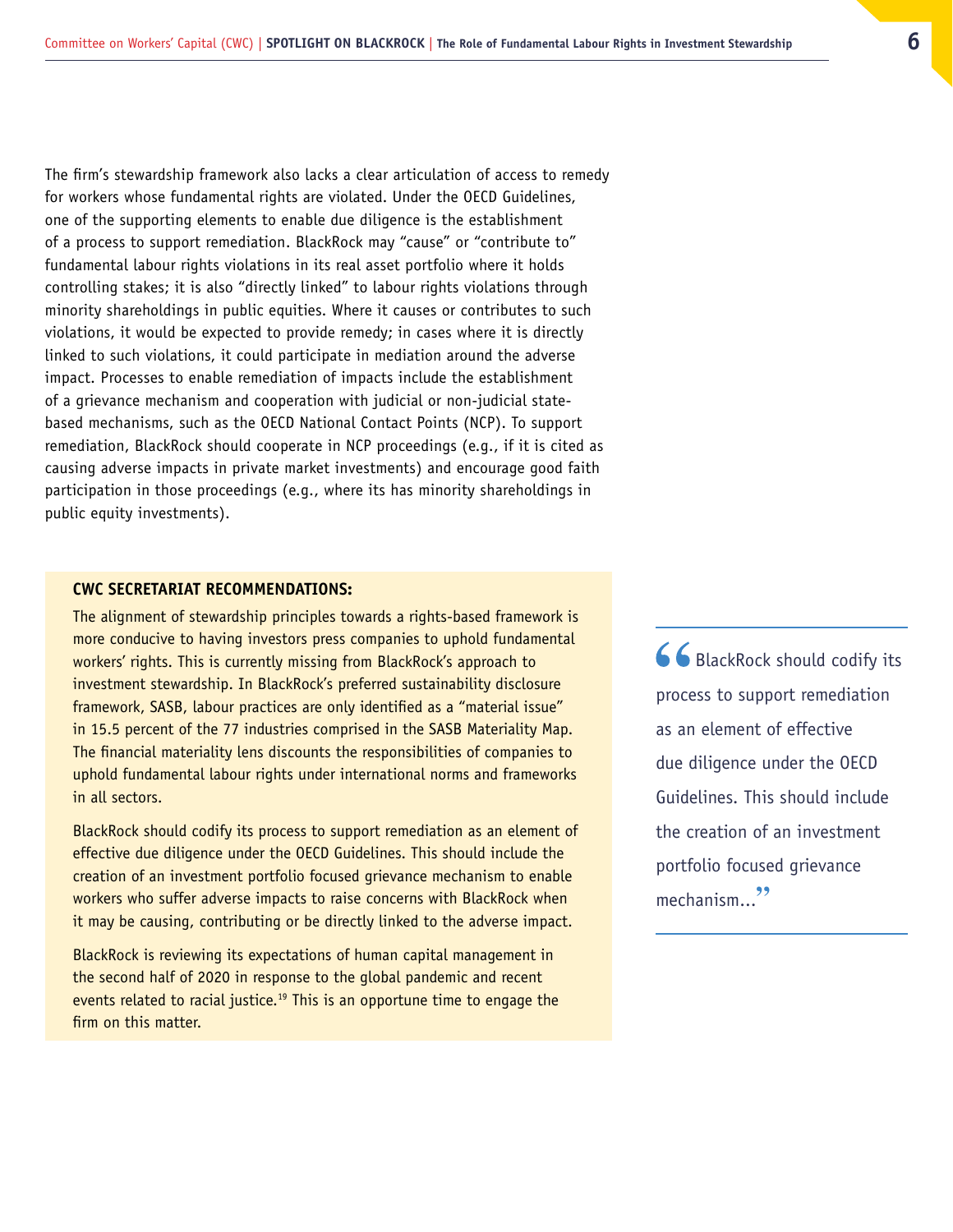# <span id="page-6-0"></span>V. **Labour Rights in Investment Stewardship Practices: Public Equities**

#### **a. Engagements on fundamental labour rights and CWC-supported initiatives: scope, substance and outcomes**

BlackRock identifies company engagement targets based on proactive and reactive criteria. Engagements are prioritized based on level of concern and the likelihood of positive change.<sup>20</sup> Then, the level at which the engagement is directed at (i.e., board, management, or working level) is determined based on "the materiality and immediacy of a given issue".<sup>21</sup> The criteria for proactive engagements include: (a) concerns with company performance and governance; (b) gaps in disclosures; and (c) thematic governance issues that are material to shareholders. Meanwhile reactive engagements can occur when an event impacts or may impact long-term value or when a company requests a meeting. $22$ 

In the first half of 2020, BlackRock carried out 1,776 engagements with companies around the world. Social issues – including "social risks and opportunities" and "human capital management" - were discussed in 20% of engagements.<sup>23, 24</sup>

#### **Are fundamental labour rights reflected in any engagement priorities?**

Workers' human rights and labour standards are folded into human capital management (HCM), which has been one of BlackRock's five engagement priorities since 2017. The asset manager views HCM as a material concern that can impact a company's performance and shareholder returns. HCM-related engagements may include discussions on policies to encourage employee engagement, programs to engage organized labor and their representatives, and the systems in place to oversee matters related to a company's supply chain (including contingent workers, contractors, and subcontractors).25

In its current form, the policy does not explicitly support freedom of association, collective bargaining or the elimination of forced labour. For instance, there is a difference between encouraging employee engagement or engaging organized labour and stating support for the effective recognition of the right to collective bargaining in a workplace. Equally, discussing systems in place to oversee supply chain workers does not equate with a firm stance or proactive policy to prevent the use of forced labour in all contexts.

Moreover, while environmental risks are one of BlackRock's stewardship priorities, it has not incorporated any expectations with regards to workers affected by the transition to a low-carbon economy. A range of resources, such as the [Climate Change and](https://www.unpri.org/academic-research/climate-change-and-the-just-transition-a-guide-for-investor-action/3202.article)  [Just Transition Guide for Investor Action](https://www.unpri.org/academic-research/climate-change-and-the-just-transition-a-guide-for-investor-action/3202.article), could be used by BlackRock to develop its position and guarantee that all companies undertake a transition plan that integrates employment (i.e., fundamental labour rights) and greenhouse gas emissions reductions.

#### **Has the asset manager publicly reported on any engagements on fundamental labour rights?**

In 2020, BlackRock began disclosing the names of companies with whom it engages, the frequency of engagement and the topics of engagements on a quarterly basis. The "social" engagements include the following two topics: "human capital management" and broad "social risks and opportunities".

There is anecdotal evidence of engagements that touch on fundamental labour rights. For instance, in its documentation of engagements with agribusiness, it states "workers' rights, health and safety as well as working conditions" are among its areas of focus.<sup>26</sup>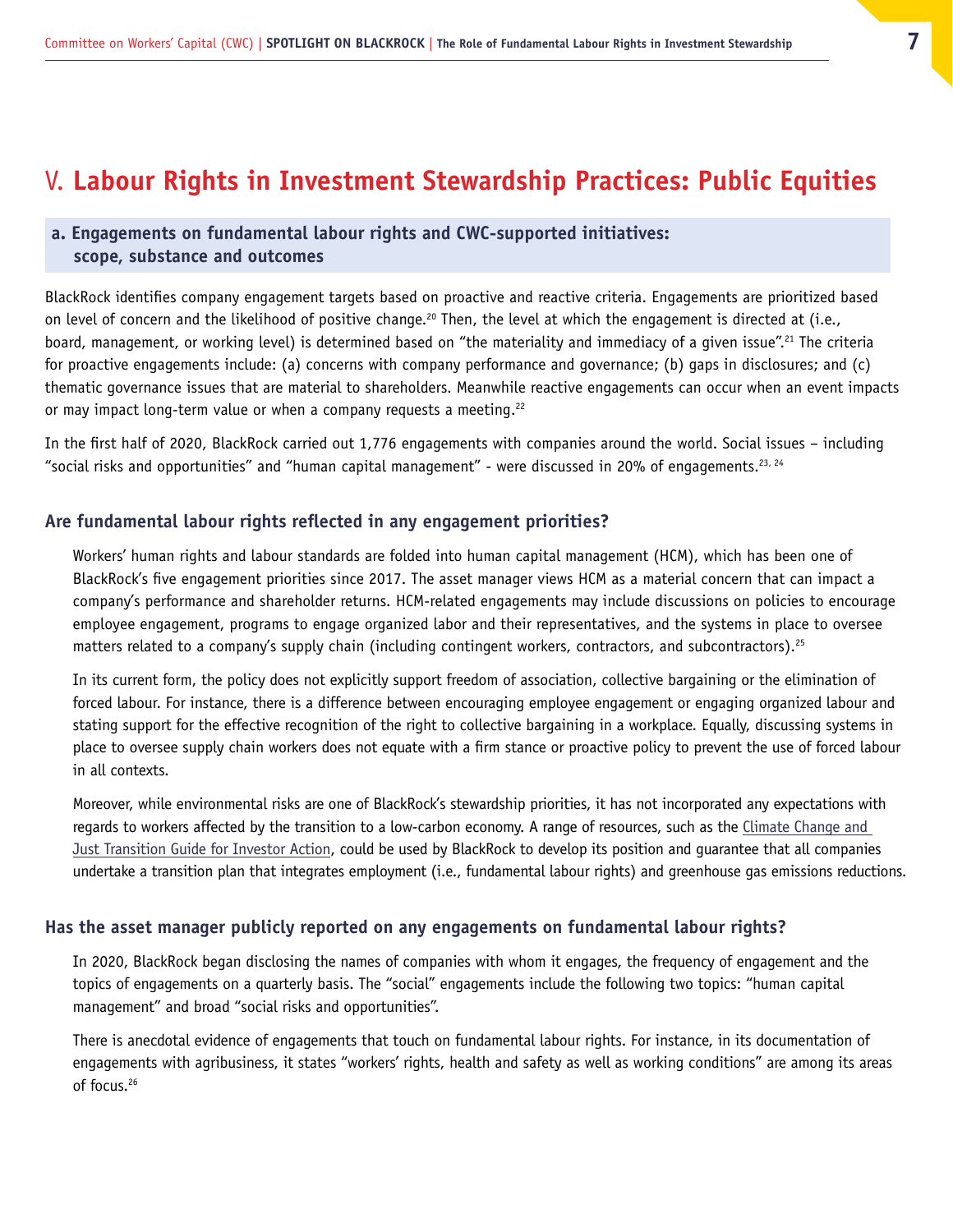#### **Does the asset manager measure the impact of engagements on fundamental labour rights?**

BlackRock uses two escalation tactics in its engagements when there is insufficient progress relative to objectives. First when companies do not comply with its disclosure expectations, they are put on a "watch list" and given 12 to 18 months to make changes. If changes are not forthcoming, it uses voting action against management.<sup>27</sup>

BlackRock says that it will be increasingly disposed to vote against management and the board, or in favour of shareholder resolutions where it has concerns around social issues. One example is a vote at Tyson Foods' 2020 AGM, where it supported a shareholder proposal on supply chain due diligence because it was not satisfied with the company's disclosures and practices around working conditions.<sup>28</sup>

This year, BlackRock voted against management recommendations at 53 companies and put 191 companies on watch based on insufficient progress to integrate climate risk.<sup>29</sup> There is less clarity around the frequency of application these escalation tactics when it comes to fundamental labour rights.

#### **Does the asset manager provide examples where it has engaged with companies to address fundamental labour rights impacts in countries where workers' rights are most at risk?30**

BlackRock has engaged with companies on "human capital management" and "social risks and opportunities" in countries where there are no guarantee of rights. It describes an engagement with a Chinese electronics device manufacturer (China has a rating of 5 on the ITUC index) after allegations of coerced labour were made in a third-party report. BlackRock asked the company to enhance transparency on its labour practices and argued that "adverse impacts resulting from poor business conduct can expose companies to legal, regulatory, operational and reputational risks".31 However, the engagement outcomes reported by BlackRock were vague and generic; it disclosed that "the company was receptive to our recommendations to consider improving their labor oversight and reporting".32 Despite being framed as a positive outcome, this does not equate to a resolution to the adverse labour rights impacts.

In another example, BlackRock engaged with Indonesian and Korean (rating of 5 on the ITUC index) palm oil producers. Following multi-year engagements with these companies, the asset manager's objectives are to "encourage companies to better address the environmental and social risks associated with the palm oil industry". The engagements include questions and objectives around the governance framework to handle grievances submitted by employees.<sup>33</sup>

Since engagements on fundamental labour rights in countries where workers rights are most at risk appear to be sporadic and infrequent, BlackRock's engagements on this topic would benefit from a clear, public strategy to systematically tackle adverse labour rights impacts.

#### **Did the asset manager engage with any of the following companies on fundamental labour rights issues raised by trade unions?**

The following companies are subject to shareholder engagement requests issued by the CWC Secretariat and/or participating unions around a range of worker rights.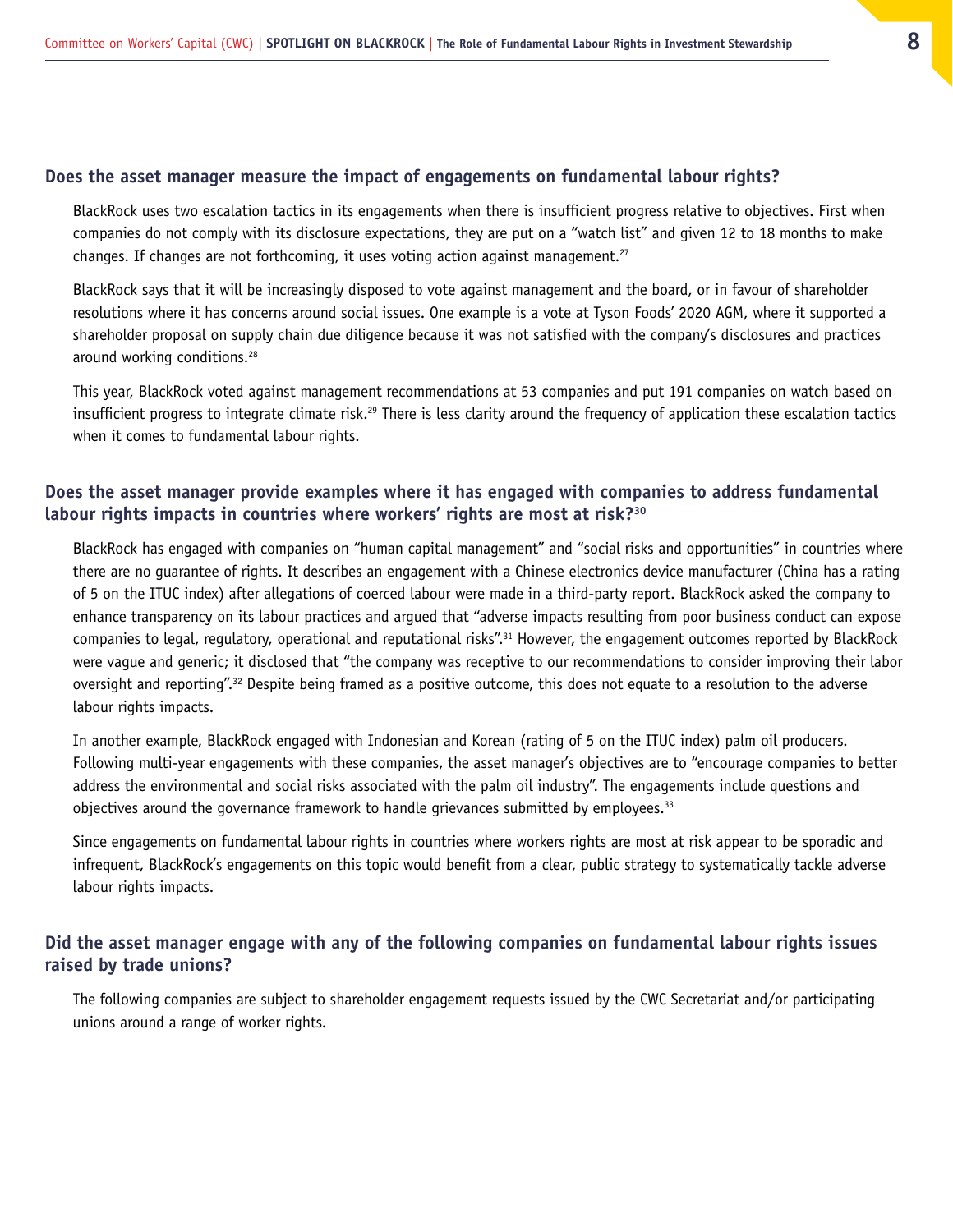| <b>Company</b><br>(country HQ)                                                      | <b>Ownership</b><br>stake                                     | Impacts to workers'<br>rights raised by<br><b>CWC participants</b>                                                                                           | <b>BlackRock ESG</b><br><b>Engagement</b><br>reported<br>in 2020 <sup>34</sup> | <b>BlackRock HCM</b><br><b>Engagement</b><br>reported <sup>35</sup> |
|-------------------------------------------------------------------------------------|---------------------------------------------------------------|--------------------------------------------------------------------------------------------------------------------------------------------------------------|--------------------------------------------------------------------------------|---------------------------------------------------------------------|
| Amazon.com Inc.<br>(USA)                                                            | 5.40%36                                                       | Health and safety issues and refusal to bargain<br>collectively in US, UK and European warehouses,<br>dismissals of union organizers <sup>37</sup>           | Yes                                                                            | Yes                                                                 |
| BHP (Australia/<br>UK)                                                              | 10.08% (for<br><b>BHP</b> Group<br>$PLC)^{38}$                | ITF effort to help seafarers being trapped on<br>vessels and pressured into signing on for extended<br>period at sea instead of being able to return home    | Yes                                                                            | Yes                                                                 |
| XPO Logistics<br>Inc. (USA)                                                         | 10.10% <sup>39</sup>                                          | Employee misclassification, undermining of<br>freedom of association                                                                                         | Yes                                                                            | Yes                                                                 |
| Teleperformance<br>3.51%40<br>(France)                                              |                                                               | OECD NCP complaint filed by UNI regarding unsafe<br>practices linked to Covid-19 in call centers in high<br>risk countries (incl. Colombia, the Philippines) | Yes                                                                            | <b>No</b>                                                           |
| Lafarge/Holcim<br>(Switzerland)                                                     | 3.10%41                                                       | OECD NCP complaint filed by BWI on replacement<br>of employees for subcontractors in the<br>Philippines <sup>42</sup>                                        | No                                                                             | No                                                                  |
| Orpea Groupe<br>(France)                                                            | 1.03%43                                                       | UNI-led effort to have private nursing home<br>company improve working conditions and health<br>and safety of workers during Covid-19 pandemic               | <b>No</b>                                                                      | <b>No</b>                                                           |
| Larsen and<br>Toubro (India),<br>Arabtec (UAE),<br><b>Emaar Properties</b><br>(UAE) | L&T (unknown),<br>Arabtec<br>(unknown),<br>Emaar<br>(unknown) | Construction and real estate firms who rely on a<br>workforce at high risk of bonded labour practices<br>in the Arab Gulf                                    | No                                                                             | <b>No</b>                                                           |

#### **CWC SECRETARIAT RECOMMENDATIONS:**

BlackRock has begun using rights-based language when describing engagement in case studies (e.g., adverse impacts at a Chinese electronics manufacturer) and sectoral engagements (e.g., agribusiness, palm oil). This is an encouraging development that needs to be expanded. The CWC Secretariat encourages BlackRock to strengthen these efforts by formally adopting the promotion of fundamental labour rights as an engagement priority. The adoption of this priority should include a mapping of key labour rights violations in countries where workers' rights are most at risk. This includes the incorporation of workers' rights issues within its climate risk engagements.<sup>44</sup>

BlackRock believes that companies can achieve long-term profits by embracing purpose and considering the needs of a broad range of stakeholders. The firm has engaged with some companies (e.g., Amazon.com, XPO Logistics) where CWC participating trade unions have raised concerns about worker rights violations. When BlackRock engages with a company where labour rights violations are documented, it should commit to communicating and incorporating trade union provided information to inform its dialogue with management. This will ensure that it understands the needs of workers, as part of the "broad range of stakeholders" that will enable it to press management more effectively.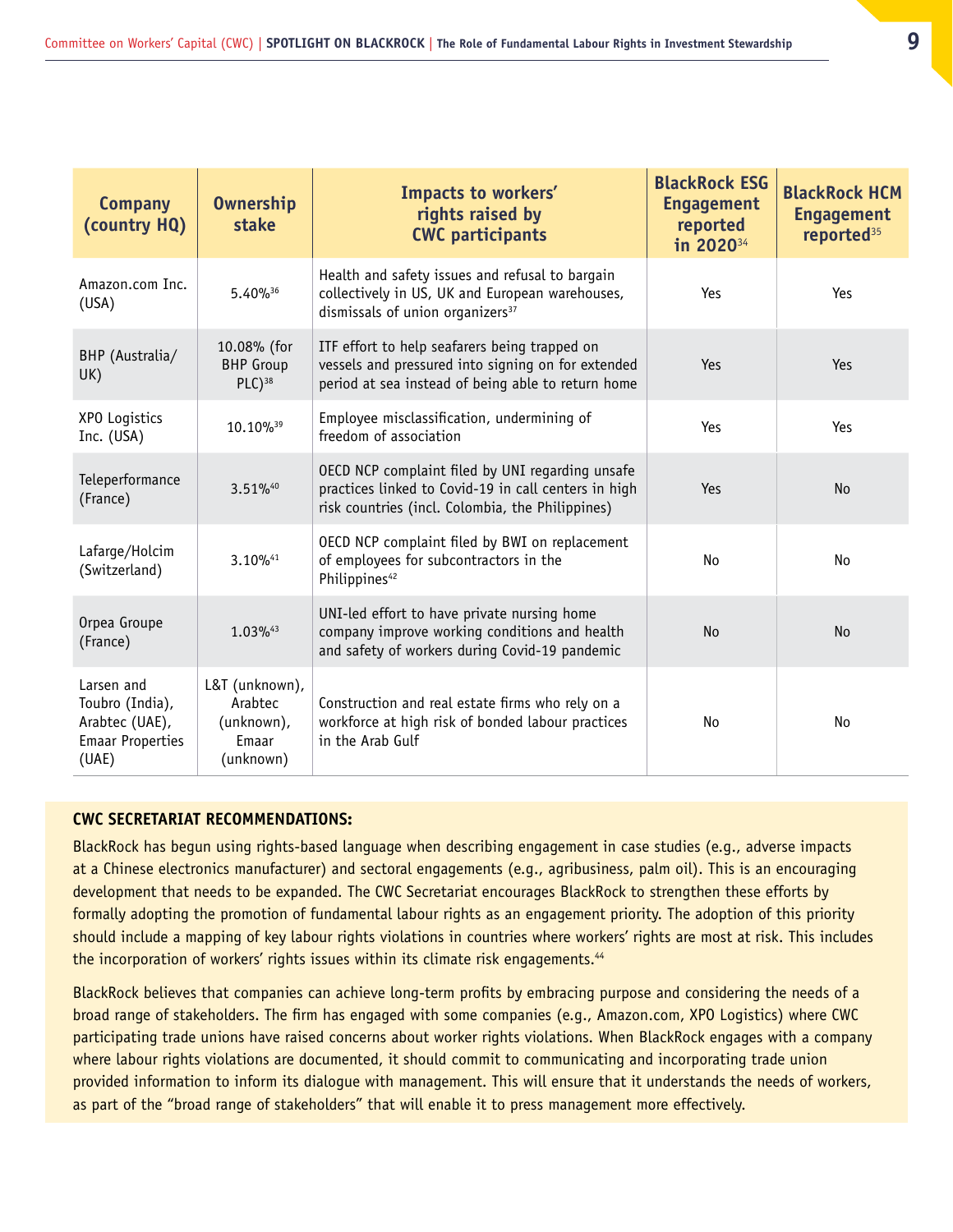#### **b. Proxy voting on fundamental labour rights and CWC-supported initiatives: scope, substance and outcomes**

BlackRock's investment stewardship team is responsible for issuing recommendations on votes at corporate AGMs around the world based on its regional voting guidelines. The investment stewardship team leverages external research, notably from ISS and Glass Lewis, as an input into the recommendations it develops internally.<sup>45</sup> Ultimately, BlackRock's portfolio managers have full discretion to vote based on their own analysis which may be different from that of the investment stewardship team. Nonetheless, BlackRock says that "ballots are frequently cast in a uniform manner."46

In the first half of 2020, BlackRock voted at 11,809 corporate AGMs around the globe. The asset manager voted against the election of directors 7.8% of the time and voted against management recommendations 8.8% of the time.<sup>47</sup>

#### **Does the asset manager's approach and guidelines for proxy voting guidelines reference international frameworks and standards on fundamental labour rights?**

No. BlackRock publishes its proxy voting guidelines for each of the following regions/countries: [the United States](https://www.blackrock.com/corporate/literature/fact-sheet/blk-responsible-investment-guidelines-us.pdf), [Canada](https://www.blackrock.com/corporate/literature/fact-sheet/blk-responsible-investment-guidelines-canada.pdf), [Europe,](https://www.blackrock.com/corporate/literature/fact-sheet/blk-responsible-investment-guidelines-emea.pdf) [Middle East](https://www.blackrock.com/corporate/literature/fact-sheet/blk-responsible-investment-guidelines-emea.pdf), and [Africa](https://www.blackrock.com/corporate/literature/fact-sheet/blk-responsible-investment-guidelines-emea.pdf), [Australia,](https://www.blackrock.com/corporate/literature/fact-sheet/blk-responsible-investment-guidelines-austrailia.pdf) [Asia](https://www.blackrock.com/corporate/literature/fact-sheet/blk-responsible-investment-guidelines-asiaxjapan.pdf), [China,](https://www.blackrock.com/corporate/literature/publication/blk-corporate-governance-and-proxy-voting-guidelines-for-chinese-securities.pdf) [Hong Kong](https://www.blackrock.com/corporate/literature/fact-sheet/blk-investment-stewardship-guidelines-hong-kong.pdf), [Japan](https://www.blackrock.com/corporate/literature/fact-sheet/blk-responsible-investment-guidelines-japan.pdf), and [Latin America](https://www.blackrock.com/corporate/literature/fact-sheet/blk-responsible-investment-guidelines-latam.pdf). The guidelines do not explicitly cite international frameworks or standards as a factor to determine voting on shareholder proposals. Instead, the asset manager's proxy voting guidelines state that when making voting decisions on environmental or social issues, BlackRock "do[es] not see it as [their] role to make social, ethical, or political judgments on behalf of clients, but rather, to protect the long-term economic interests as shareholders".<sup>48</sup>

There is a gap between BlackRock's proxy voting guidelines and its responsibilities under the OECD Guidelines for MNEs. BlackRock says that it "expects investee companies to comply, at a minimum, with the laws and regulations of the jurisdictions in which they operate" and that companies "should explain how they manage situations where such laws or regulations are contradictory or ambiguous".49 In its application, BlackRock's current policy does not clarify the "starting point" for a law to be contradictory or ambiguous – i.e., is it contradictory relative to the home country of the company, the OECD Guidelines or contradictory within the country where the company operates?

Under the OECD Guidelines, as a minority shareholder, BlackRock should ask companies to demonstrate (a) how they uphold the Guidelines in jurisdictions where they go beyond domestic law (where firms operate), or (b) how the principles of the Guidelines are upheld if they conflict with domestic laws.

66 BlackRock voted against every CWC-supported voting recommendation in the first half of 2020.**"**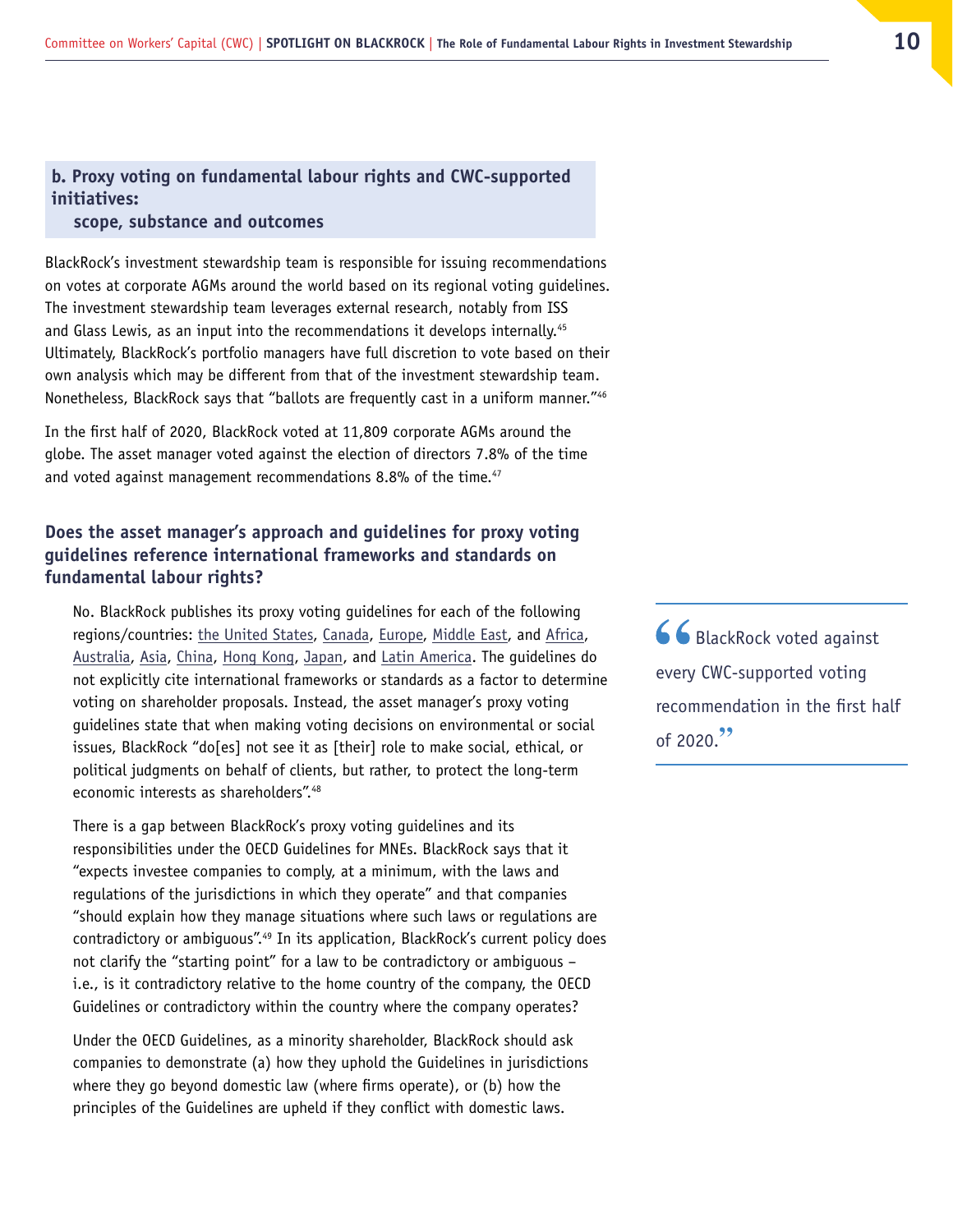#### <span id="page-10-0"></span>**Did the asset manager vote** *FOR* **the following shareholder resolutions that were filed by CWC participants?**

| <b>Company</b><br>(country HQ)                    | <b>Ownership</b><br><b>Stake</b> | <b>CWC-supported</b><br>recommendation | Proposal subject                                                                              | Item #         | <b>Meeting</b><br>date | <b>BlackRock</b><br>vote |
|---------------------------------------------------|----------------------------------|----------------------------------------|-----------------------------------------------------------------------------------------------|----------------|------------------------|--------------------------|
| <b>Brookfield Asset</b><br>Management<br>(Canada) | N.A.                             | Available                              | Assign an Oversight<br>Responsibility for Human<br>Capital Management to a Board<br>Committee | 4              | 6/12/2020              | Against                  |
| Delta Airlines<br>(USA)                           | $5.30\%^{50}$                    | Available                              | Report on Sexual Harassment<br>Policy                                                         | $\overline{7}$ | 6/18/2020              | Against                  |
| GEO Group (USA)                                   | 12.10% <sup>51</sup>             | Available                              | Disclosure of lobbying<br>activities and expenditures                                         | 4              | 19/5/2020              | Against                  |
| XPO Logistics Inc.<br>(USA)                       | 10.10%                           | Available                              | Require Independent Board<br>Chair                                                            | 6              | 5/14/2020              | Against                  |
| Delta Airlines<br>(USA)                           | $5.39\%$ <sup>52</sup>           | Available                              | Report on Sexual Harassment<br>Policy                                                         | 7              | 6/18/2020              | Against                  |

#### **Did the asset manager vote according to CWC participant recommendations (***AGAINST***) on the following management proposals?**

| <b>Company</b><br>(country HQ) | <b>Ownership</b><br><b>Stake</b> | <b>CWC-supported</b><br>recommendation | <b>Proposal subject</b>                                                                             | Item #         | <b>Meeting</b><br>date | <b>BlackRock</b><br>vote |
|--------------------------------|----------------------------------|----------------------------------------|-----------------------------------------------------------------------------------------------------|----------------|------------------------|--------------------------|
| Teleperformance<br>(France)    | 3.51%                            | Available                              | Approve Allocation of Income<br>and Dividends of EUR 2.40 per<br>Share                              | 3              | 6/26/2020              | For                      |
| Teleperformance<br>(France)    | 3.51%                            | Available                              | Approve Compensation of<br>Daniel Julien, Chairman and<br>CEO                                       | 6              | 6/26/2020              | For                      |
| Amazon.com<br>(USA)            | 5.40%                            | Available                              | Election of Judith McGrath,<br>chair of the leadership<br>development and<br>compensation committee | 1.e.           | 27/5/2020              | For                      |
| Grupo ACS<br>(Spain)           | $4.71\%^{53}$                    | Available                              | Approve Non-Financial<br><b>Information Statement</b>                                               | $\overline{c}$ | 5/7/2020               | For                      |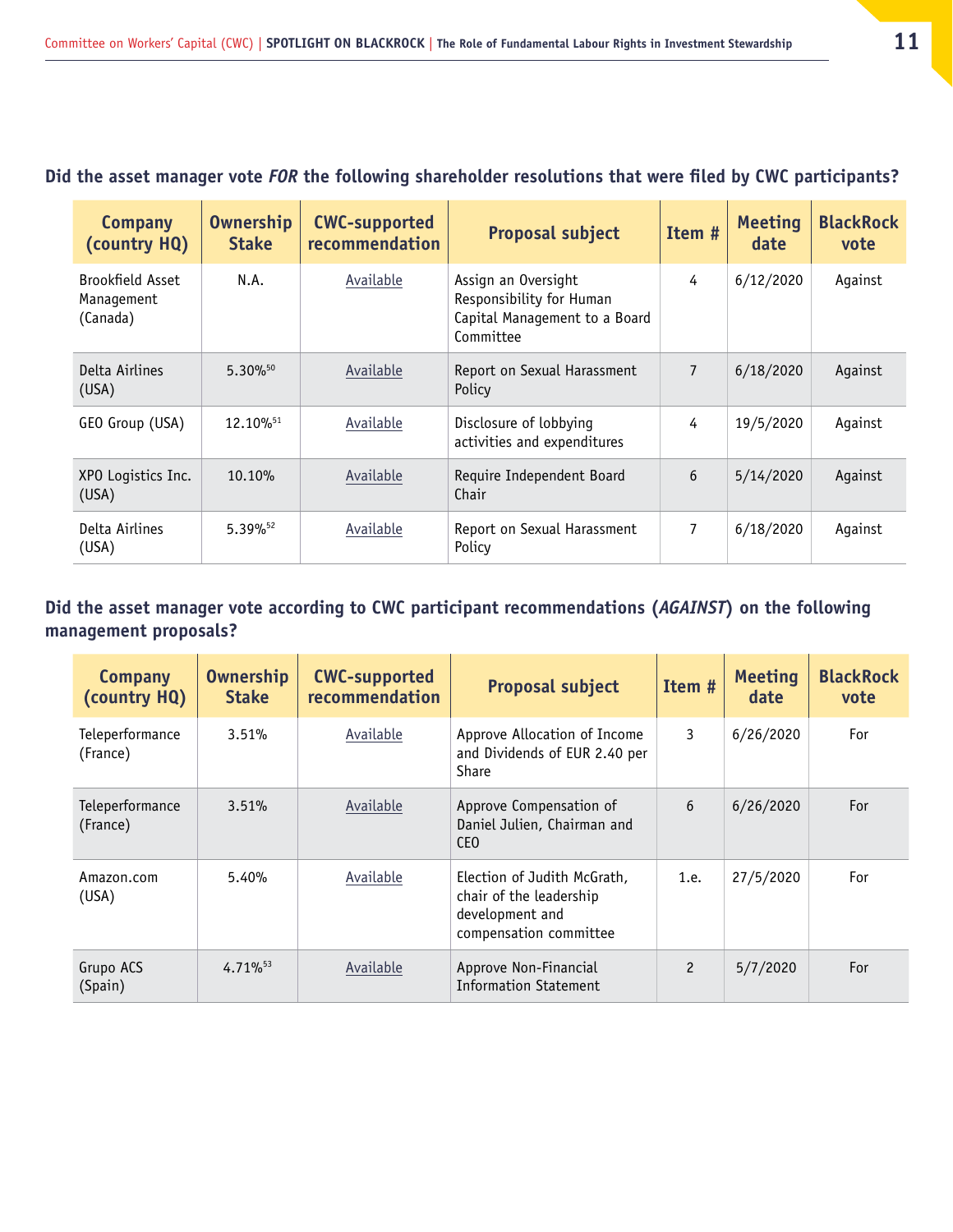#### <span id="page-11-0"></span>**CWC SECRETARIAT RECOMMENDATIONS:**

BlackRock voted against every CWC-supported voting recommendation. It either voted against shareholder proposals supported by CWC participants or voted for management resolutions where CWC participants recommended opposing management.

BlackRock says that it will be increasingly disposed to use its voting rights to signal concerns to companies. It should hold management and boards to account through voting action when ILO fundamental labour rights violations (including racial discrimination) go unaddressed by management within 12 months – not only where it identifies a human capital management issue that is financially material to the company.

It should amend its voting guidelines to uphold its responsibilities under the OECD Guidelines for MNEs by expecting investee companies to demonstrate (a) how they uphold the Guidelines in jurisdictions where the Guidelines go beyond the domestic law where a company operates, or (b) how the principles of the Guidelines are upheld if they conflict with domestic laws.

# VI. **Labour Rights in Investment Stewardship Practices: Real Assets**

BlackRock is an important player in real asset markets, including real estate and infrastructure investing. At the end of 2019, it had USD 25.8bn AUM of committed capital in real estate and USD 27.6bn of committed capital in infrastructure.<sup>54</sup> According to IPE, it ranked as the 7th largest infrastructure investor and 48th largest real estate manager in 2019.

The firms' infrastructure investments span across the asset spectrum and geographies. Indeed, it invests in transport (e.g., toll roads), social (hospitals, schools), water (water treatment), energy (pipelines) and power (wind and solar energy generation, transmission, and distribution) infrastructure assets. Those investments span across the world's regions – bar Africa. Key countries where BlackRock is invested include, but are not limited to, Canada, the USA, Mexico, the UK, France, Sweden, Japan and Australia.<sup>55</sup>

The firm's real estate footprint is also diversified. It invests in office towers, commercial real estate spaces, apartments, hotels, student accommodations, primary healthcare assets and logistics parks. BlackRock's real estate assets are also present in major markets including the US, the UK, continental Europe, China, India, Southeast Asia, Australia, and Japan.

This analysis focuses on BlackRock's commitments and practices around workers' rights in its private real asset funds. In these funds, BlackRock raises capital from institutional investors, including pension funds, and acts as the General Partner over the lifetime of the fund. Recent examples of fundraising include the Global Energy & Power Infrastructure Fund III (USD 5.1bn close in April 2020)<sup>56</sup> and the Asia Property Fund V (first close of USD 500m in December 2019; target of USD 1bn).<sup>57</sup>

#### **Does the asset manager have a policy that describes how it upholds fundamental labour rights in real assets?**

BlackRock's "Real Assets Sustainable Investing Policy" underpins the integration of ESG issues into its real estate and infrastructure investments. Material ESG issues are integrated during the selection process and are evaluated on an ongoing basis. Labour management and health and safety are examples of social factors that feature in investment due diligence.<sup>58</sup> BlackRock reports that potential ESG issues have prevented some investments from being completed; however, human or labour rights violations are not mentioned as factors that have prevented a real asset acquisition.

The asset manager has market specific policies that touch on the integration of workers' rights. For instance, its US real assets platform (real estate and infrastructure) has adopted a Responsible Contractor Policy which applies to assets and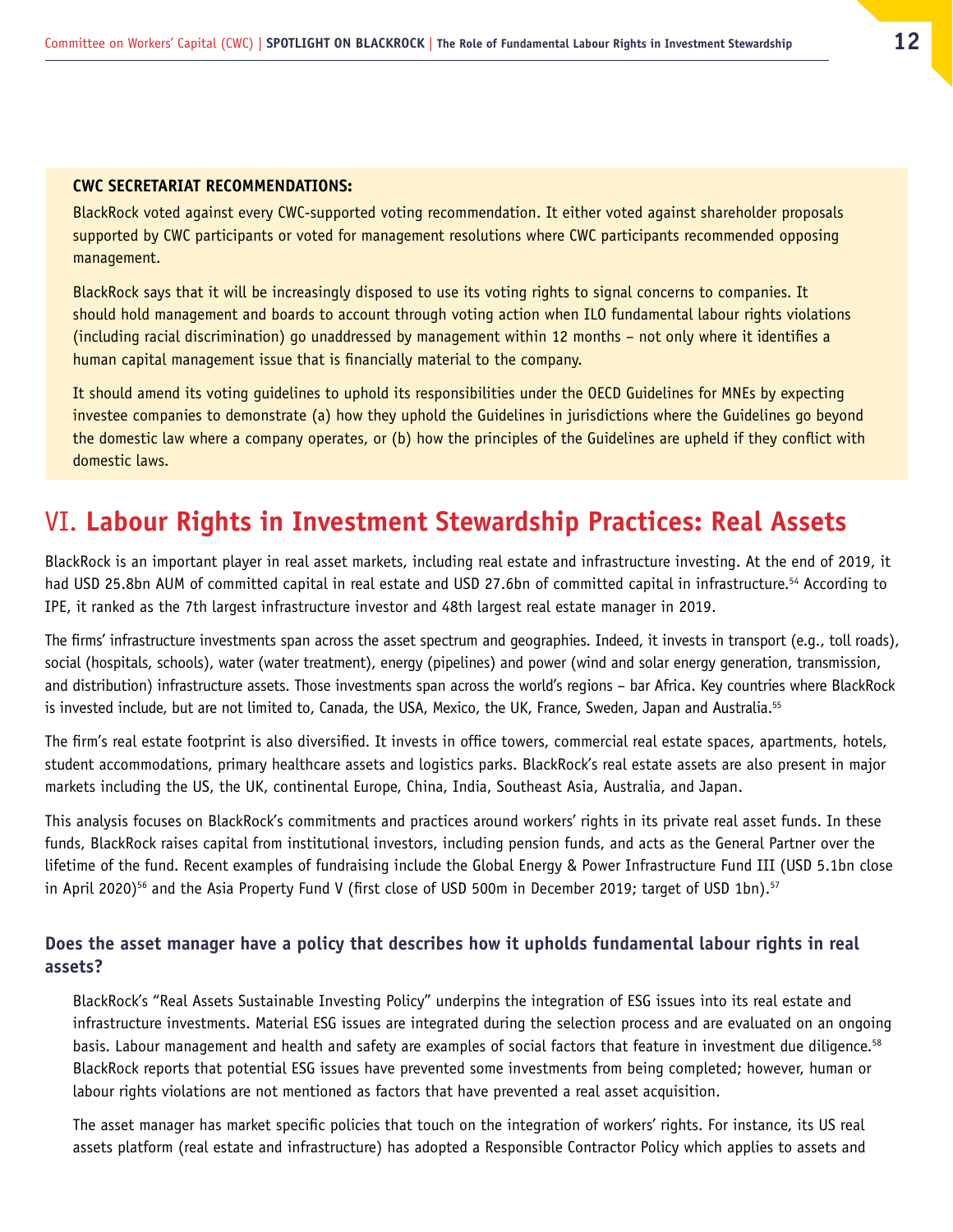companies in which funds managed by BlackRock have a controlling interest. The policy supports a position of neutrality in the event of a campaign to organize workers.<sup>59</sup> However, BlackRock scored very poorly on the 2020 NABTU RCP Scorecard on real estate and infrastructure as a result of a low scores on the scope of RCP application, weak enforcement provisions and a lack of projectspecific labour agreements.<sup>60, 61</sup>

BlackRock has made reference anecdotally to labour rights issues in some of its real estate assets. For example, it states that it "worked with local unions to ensure fair agreements were adopted for all employees" during the construction of the Michoacan Toll Road in Mexico.<sup>62</sup>

#### **WHAT IS A RESPONSIBLE CONTRACTOR POLICY?**

[Responsible Contractor Policies \(RCPs\)](https://nabtu.org/wp-content/uploads/2020/09/RCP-Description-of-Terms.pdf) set minimum employment standards that real estate or infrastructure asset managers abide by during the building, operating and maintenance phases of the assets they own or manage. RCPs are crafted to align with the fiduciary duties of investors.

RCPs tend to include minimum employment standards to ensure that workers' human rights and labour standards are upheld in the activities of contractors. Key RCP features include a **commitment to neutrality (or "non-opposition")** if there is a legitimate attempt by a trade union to organize workers performing services for a contractor along with a credible verification mechanism.

#### **Have cases of workers' rights violations involving the asset manager been raised by trade unions?**

There are three hotspots in the BlackRock real asset portfolio where workers' rights are at risk.

Firstly, in Australia, BlackRock has not joined the Cleaning Accountability Framework (CAF), a framework that brings together real estate owners and managers, cleaning companies, unions, and industry associations to drive better working practices for cleaners across the industry. The CAF certifies a range of commercial real estate buildings in Australia and includes other large real estate owners/managers such as AMP Capital and Australian Super.

Secondly, UNI, the service workers' global union has raised concerns over working conditions including health and safety practices and the freedom of association for workers in the private nursing home industry. BlackRock has at least 85 primary healthcare assets across the UK and it recently set up a private fund called "Global Healthcare Private Equity", presumably to acquire healthcare related assets.

66 BlackRock scored very poorly on the 2020 NABTU RCP Scorecard on real estate and infrastructure as a result of a low scores on the scope of RCP application, weak enforcement provisions and a lack of projectspecific labour agreements.**"**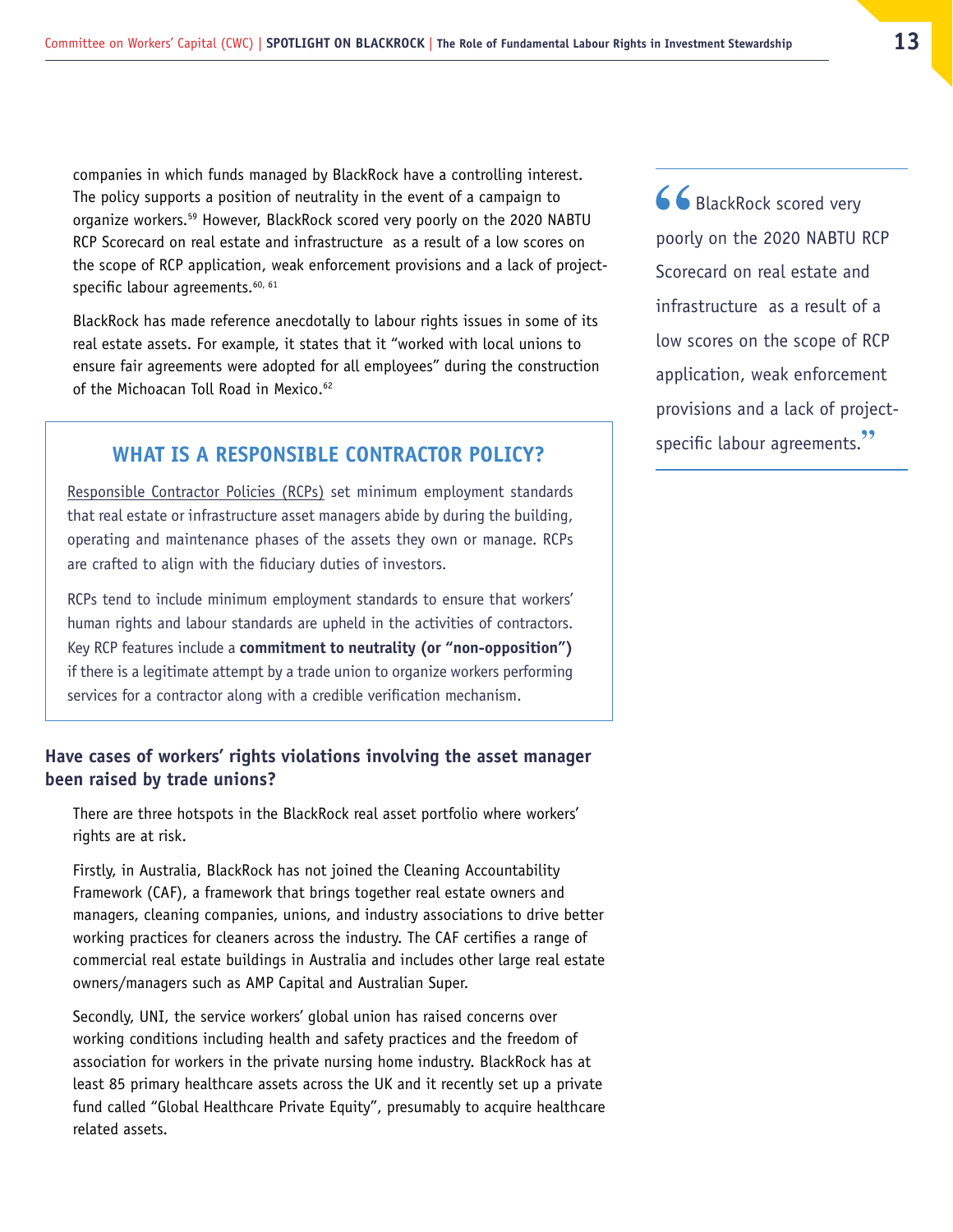<span id="page-13-0"></span>Finally, BlackRock is a preferred equity investor in Ohio's Guernsey Power Station. US building trade unions, will be closely monitoring how BlackRock upholds its Responsible Contractor policy over the construction phase of this project.

#### **CWC SECRETARIAT RECOMMENDATIONS:**

While BlackRock has a responsible contractor policy for its US real assets, it should improve its enforcement and commit to upholding fundamental labour rights through project specific labour agreements.

Moreover, it has yet to join frameworks and/or initiatives that strengthen workers' rights in other key markets where it has a real asset footprint. This is the case in Australia, where it holds office and retail real estate assets in Sydney and Melbourne. Given that BlackRock "target[s] industry best practices" and that it has adopted an RCP in the US, joining the CAF would be a logical next step.

BlackRock's real assets policies does not expand on how "labour management" is defined in its real estate ESG due diligence. The policy would benefit from a direct reference to international human rights frameworks such as the UN Guiding Principles for Business and Human Rights and the OECD Guidelines for MNEs as those frameworks clearly articulate the responsibility of multinationals to uphold fundamental labour rights.

Finally, BlackRock should agree to a dialogue with UNI and its partners to discuss how to uphold fundamental labour rights in the nursing home sector and immediate health and safety needs in relation to Covid-19.

# VII. **Advocacy: BlackRock's Global Policy Positions Compared with Trade Union Priorities**

BlackRock regularly responds to financial regulation policy consultations around the globe. It states that it "represents the interests of its clients by acting in every case as their agent. It is from this perspective that [it] engage[s] on all matters of public policy".63

Recent responses by BlackRock to corporate governance policy consultations in the UK and Germany demonstrate its continued support for shareholder primacy.<sup>64</sup> This runs counter to trade union priorities and is inconsistent with the spirit of the US Business Roundtable Statement on the Purpose of a Corporation in 2019, which was signed by Larry Fink. This statement is a commitment to "move away from shareholder primacy [and] includes commitment to all stakeholders".<sup>65</sup>

In its 2018 response to the Financial Reporting Council's consultation on revisions to the UK Corporate Code of Governance, BlackRock's critical view on the addition of 66 While BlackRock publicly supports the shift away from shareholder primacy, the position it adopted in recent policy consultations ran counter to the recommendations of trade unions.**"**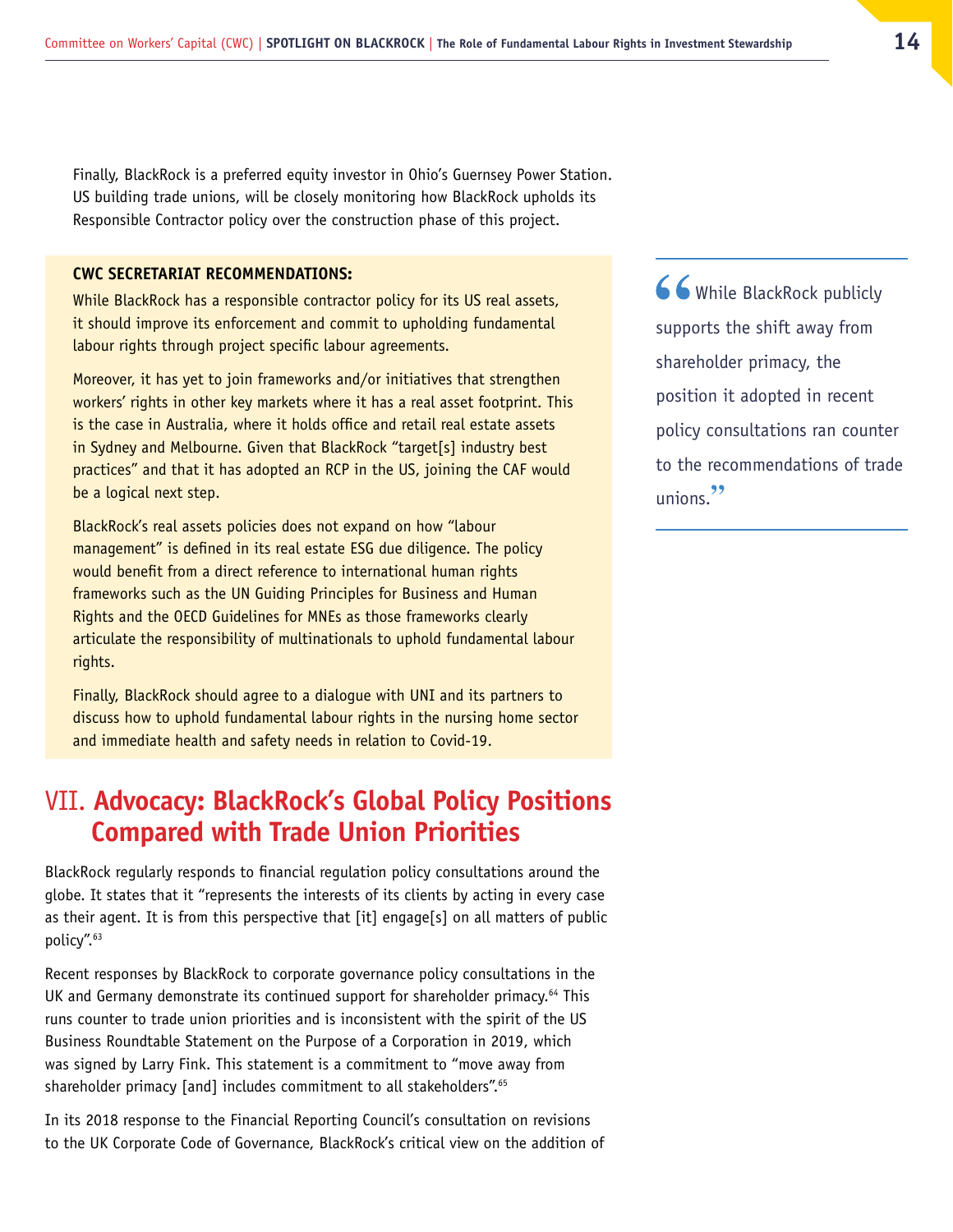employee representatives on boards was in direct opposition with the position of the Trades Union Congress. BlackRock said the following:

"*…It is important that we highlight our concerns with employee representation in the UK model. BlackRock*  believes that all directors appointed to the board should act in the long-term interests of all shareholders and *represent their views and concerns, rather than only those of a particular subset of stakeholders… We equally have concerns with a formal workforce advisory council or a non-executive director designated to gather views from the workforce. These models fall outside management's stakeholder engagement process, and we believe management bears the primary responsibility for management of stakeholder considerations.*"66

Similarly, in a 2018 consultation led by the German Governmental Commission on an amended German Corporate Governance Code, BlackRock supported a shortening of the appointment period for shareholder representatives to the supervisory board from 5 to 3 years. German trade union confederation DGB opposed this proposed approach because it would strengthen short-termism and it would impair effective co-determination since it would also apply to worker representatives. Importantly, most German stakeholder including the Federation of German Industry also declared discontent with the proposed shorter terms.<sup>67</sup>

#### **CWC SECRETARIAT RECOMMENDATIONS:**

While BlackRock publicly supports the shift away from shareholder primacy, the position it adopted in recent policy consultations ran counter to the recommendations of trade unions. This is concerning because BlackRock derives its influence in policy consultations from its leverage in global financial markets. However, its leverage in global financial markets is derived from the capital that it aggregates from asset owners, including pension funds and other workers' capital vehicles.

BlackRock should commit to a dialogue with CWC participants – including trade unions, pension fund trustees and staff - once a year to discuss trade union priorities that are relevant to investment stewardship. This would help improve BlackRock's understanding of stakeholders beyond its shareholders and mitigate the possibility of adopting positions that undermine fundamental workers' rights and trade union priorities.



## **About the Committee on Workers' Capital (CWC)**

The Global Unions Committee on Workers' Capital (CWC) is an international labour union network for dialogue and action on the responsible investment of workers' retirement savings. A joint initiative of the International Trade Union Confederation (ITUC), the Global Union Federations (GUFs), and the Trade Union Advisory Committee to the OECD (TUAC), the CWC has brought trade union representatives and worker-nominated trustees from across the world together since 1999. The pension fund board members who participate in the CWC network oversee the retirement savings of millions of workers. In 2019, global pension assets reached USD 44.1 trillion.<sup>68</sup>

For more information on the CWC: [info@workerscapital.org](mailto:info@workerscapital.org)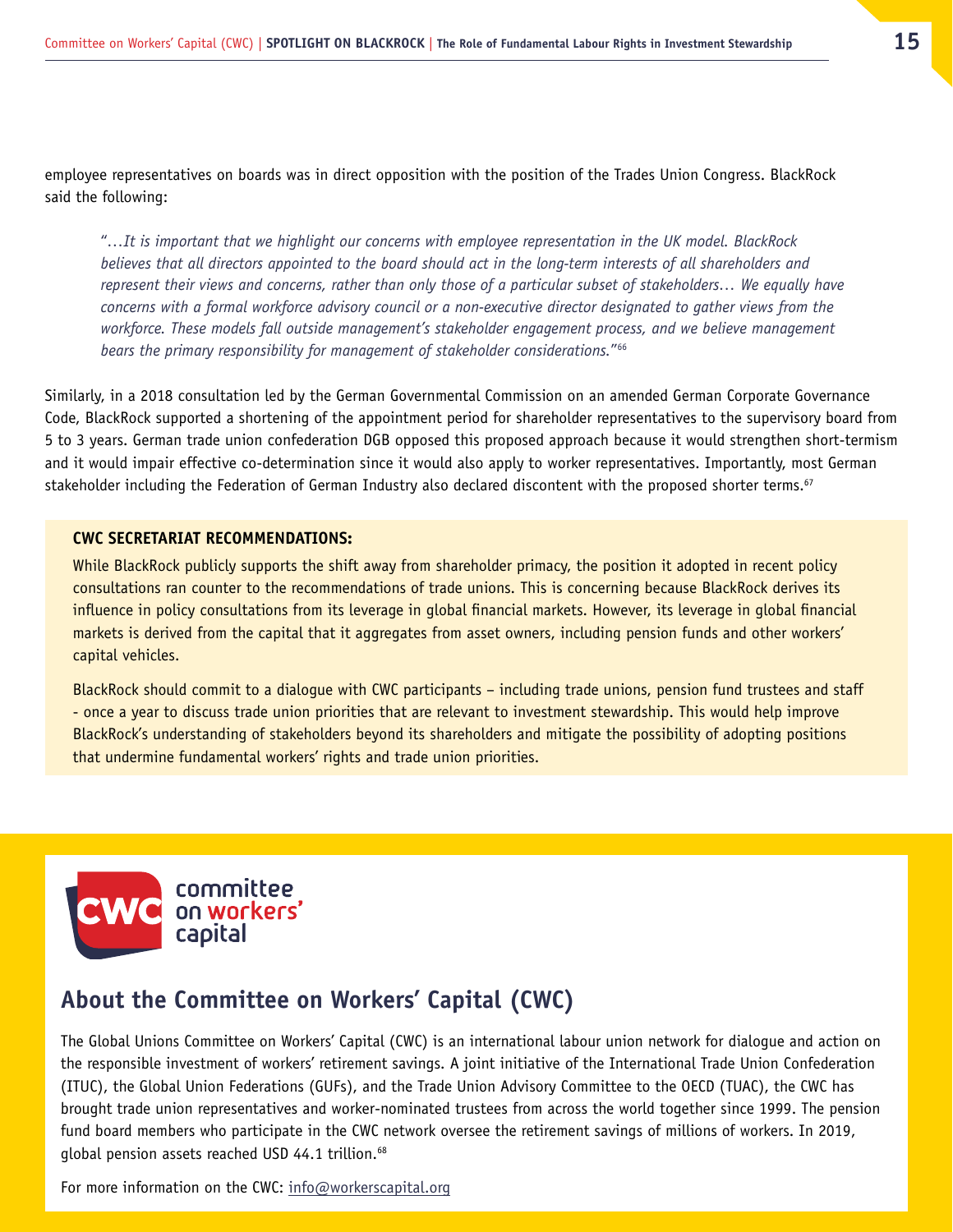# <span id="page-15-0"></span>**ENDNOTES**

- BlackRock (2020). "[BlackRock Q2 Earnings Release](https://s24.q4cdn.com/856567660/files/doc_financials/2020/Q2/BLK-2Q20-Earnings-Release.pdf)", p.1, accessed on 21 September 2020
- Ibid
- Ibid
- <sup>4</sup> IPE Magazine (2020). ["Top 50 Asset Managers 2020](https://www.ipe.com/reports/top-500-asset-managers-2020/10045925.article)". n.p., accessed on 21 September 2020
- BlackRock (2020). "[BlackRock Q2 Earnings Release](https://s24.q4cdn.com/856567660/files/doc_financials/2020/Q2/BLK-2Q20-Earnings-Release.pdf)", p.1, accessed on 21 September 2020
- BlackRock (2020). "[BlackRock PRI Transparency Report 2020](https://reporting.unpri.org/surveys/PRI-reporting-framework-2020/930D18CB-21E3-4F36-96C6-FB692FF6A030/b8be094467a0406ead601634b02a60c6/html/2/?lang=en&a=1)". n.p., accessed on 21 September 2020
- BlackRock (2020). "[2019 Form 10-k"](#page-5-0)., accessed on 21 September 2020
- <sup>8</sup> IPE Magazine (2019). ["Top 400 Asset Managers 2019"](https://www.ipe.com/Uploads/j/e/b/Top-400-Asset-Managers-2019.pdf) n.p., accessed on 21 September 2020
- <sup>9</sup> Based on the addition of iShares ETF equity investing and institutional index equity investing at 31 December 2019: BlackRock (2020). "[2019 Form 10-k"](https://d18rn0p25nwr6d.cloudfront.net/CIK-0001364742/d0630079-2312-49ea-a783-5c96a18ee884.pdf), p.6, accessed on 21 September 2020
- IHS Markit and DIRK (2019). "[Who owns the German DAX?"](#page-10-0)., accessed on 21 September 2020
- BlackRock (2020). "[BlackRock PRI Transparency Report 2020](https://reporting.unpri.org/surveys/PRI-reporting-framework-2020/930D18CB-21E3-4F36-96C6-FB692FF6A030/b8be094467a0406ead601634b02a60c6/html/2/?lang=en&a=1)". n.p., accessed on 21 September 2020
- BlackRock (2020). "Larry Fink CEO Letter 2020", accessed on 23 September 2020
- BlackRock (2020) "[2020 Client Letter](https://www.blackrock.com/corporate/investor-relations/blackrock-client-letter)". n.p., accessed on 21 September 2020
- BlackRock (2020). "[BlackRock Global Corporate Governance & Engagement Principles"](https://www.blackrock.com/corporate/literature/fact-sheet/blk-responsible-investment-engprinciples-global.pdf). p.7 , accessed on 21 September 2020
- SASB. "[Why is Financial Materiality Important"](https://www.sasb.org/standards-overview/materiality-map/#:~:text=Why%20is%20Financial%20Materiality%20important%3F&text=SASB%20identifies%20financially%20material%20issues,are%20most%20important%20to%20investors.), accessed on 21 September 2010.
- <sup>16</sup> SASB. "[Why is Financial Materiality Important"](https://www.sasb.org/standards-overview/materiality-map/#:~:text=Why%20is%20Financial%20Materiality%20important%3F&text=SASB%20identifies%20financially%20material%20issues,are%20most%20important%20to%20investors.), accessed on 21 September 2020.
- European Union (2019). "[Guidelines on reporting climate-related information](https://ec.europa.eu/finance/docs/policy/190618-climate-related-information-reporting-guidelines_en.pdf)" p.6-7., accessed on 21 September 2020
- <sup>18</sup> OECD (2017), "Responsible business conduct for institutional investors: Key considerations for due diligence under the OECD Guidelines for [Multinational Enterprises"](https://mneguidelines.oecd.org/RBC-for-Institutional-Investors.pdf), p.9, accessed on 21 September 2020
- BlackRock (2020). "O[ur approach to sustainability"](https://www.blackrock.com/corporate/literature/publication/our-commitment-to-sustainability-full-report.pdf) p. 23, accessed on 21 September 2020
- BlackRock (2020). "[Brochure on BlackRock's Investment Stewardship Team"](https://www.blackrock.com/corporate/literature/publication/blk-profile-of-BlackRock-investment-stewardship-team-work.pdf), p.8, accessed on 21 September 2020
- BlackRock (2020). "[BlackRock Global Corporate Governance & Engagement Principles"](https://www.blackrock.com/corporate/literature/fact-sheet/blk-responsible-investment-engprinciples-global.pdf). p.4, accessed on 21 September 2020
- BlackRock (2020). "[Brochure on BlackRock's Investment Stewardship Team"](https://www.blackrock.com/corporate/literature/publication/blk-profile-of-BlackRock-investment-stewardship-team-work.pdf), p.9, accessed on 21 September 2020
- BlackRock (2020). "[BlackRock Global Quarterly Stewardship Report Q2 2020"](https://www.blackrock.com/corporate/literature/publication/blk-qrtly-stewardship-report-q2-2020.pdf), accessed on 21 September 2020
- Ibid
- BlackRock (2020). "[Investment Stewardship's approach to engagement on human capital management](https://www.blackrock.com/corporate/literature/publication/blk-commentary-engagement-on-human-capital.pdf)" p.2, accessed on 21 September 2020
- <sup>26</sup> BlackRock (2020). "[Investment Stewardship's approach to engagement with agribusiness companies on sustainable business practices](#page-1-0)", accessed on 21 September 2020
- BlackRock (2020). "[Our approach to sustainability"](https://www.blackrock.com/corporate/literature/publication/our-commitment-to-sustainability-full-report.pdf). p.4, accessed on 21 September 2020
- <sup>28</sup> Ibid, p.22, accessed on 21 September 2020
- Ibid, p.4, accessed on 21 September 2020
- <sup>30</sup> As defined by a rating of 5 in the [ITUC Global Rights Index](https://www.ituc-csi.org/ituc-global-rights-index-2020)
- BlackRock (2020). "[BlackRock Global Quarterly Stewardship Report Q2 2020"](https://www.blackrock.com/corporate/literature/publication/blk-qrtly-stewardship-report-q2-2020.pdf), p.23, accessed on 21 September 2020
- <sup>32</sup> Ibid, p.23, accessed on 21 September 2020
- <sup>33</sup> BlackRock (2019) "BlackRock Investment Stewardship's approach to engagement with the palm oil industry", accessed on 21 September 2020